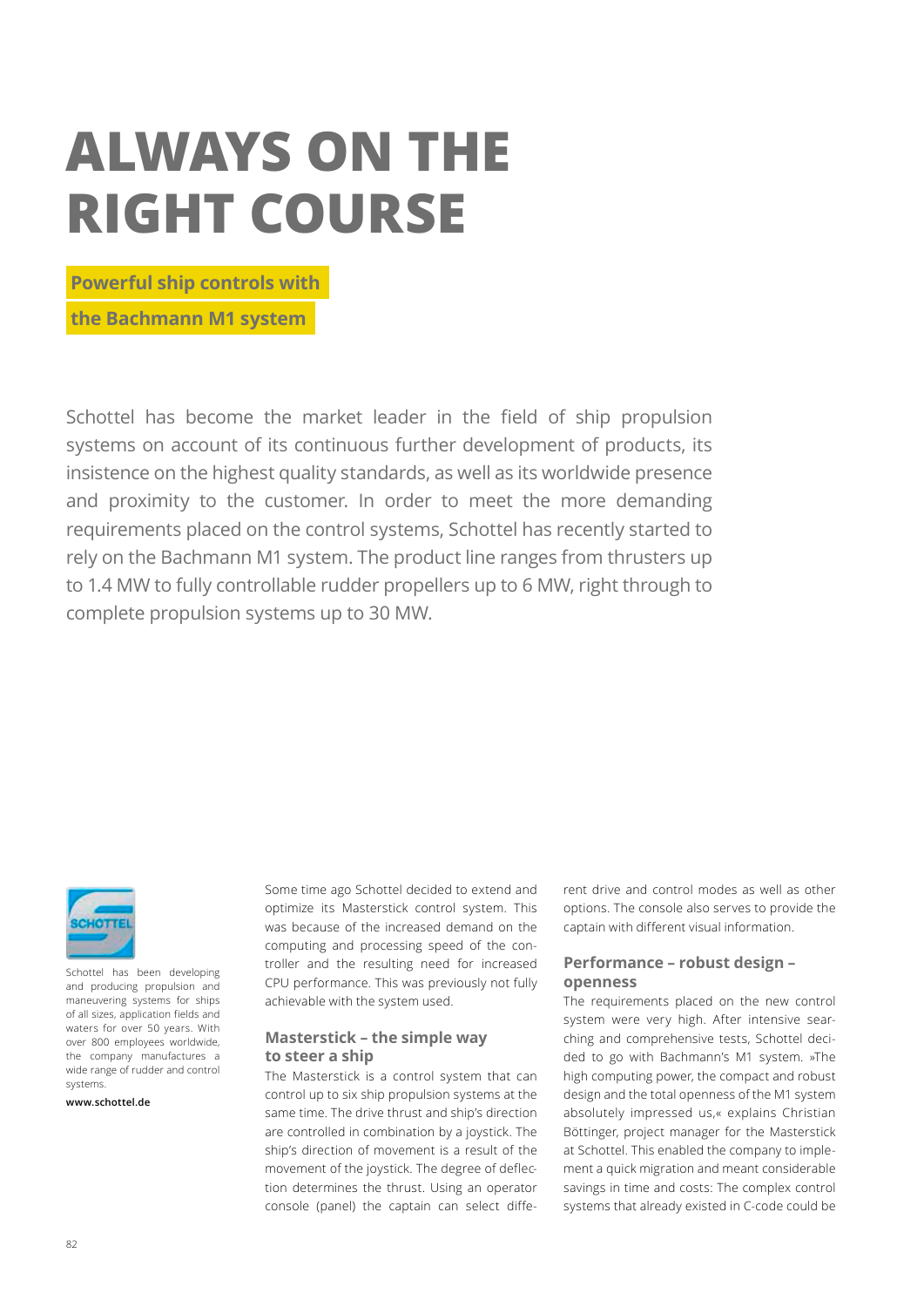

integrated into the software of the new controller simply and quickly without any major changes.

## **High computing power required**

A further challenge to the ship's steering is the implementation of the extremely complex and computing intensive controller for the »Auto-heading« function that automatically maintains the ship's course. To do this, a quick and precise piloting of the drives is required, which permanently reads and calculates information from a compass that is attached to the automation system. The results from the calculation are then continually transferred in turn to the manually preset course so that the selected course is always held. The difficulty with all of this is in assigning the manipulated variables to the drives in real-time, according to the ship and

drive specific parameters. To do this the drive's actual values such as the steering angle, pitch signal (the propeller's pitch control) or the rotation speed must be taken into account in the calculations in addition to the compass signal at all times. The control of the port and starboard swaying of tugboats presents a similarly complex problem. This too requires real-time computing power. If a drive fails, an optimal heading must still be precisely and quickly determined, especially when towing ships for example into a harbor, which requires an extremely high degree of maneuverability.

#### **Impressive range of features**

The extensive array of interfaces on the MX213 CPU allow an extremely slim design of the required controller hardware. This allows the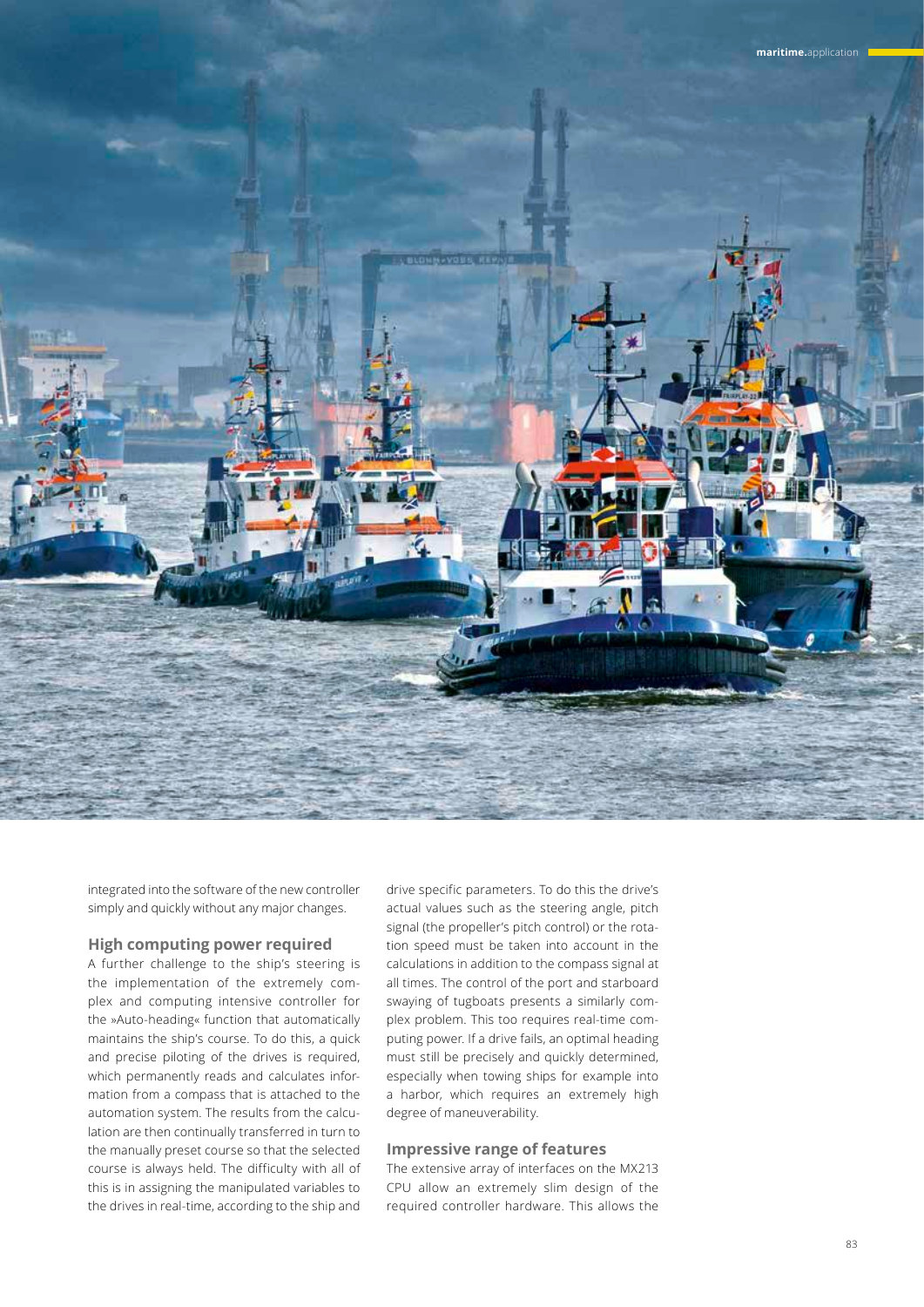

# **» The decision to go with the M1 system was the right one. «**

Stefan Buch, Manager for electric and electronic development, Schottel

compass to be directly connected to the CPU via one of the integrated RS232 interfaces. Because the processor module can operate up to eight different CAN buses, the six important drive systems can also be operated directly without further intelligence. The integrated web functionality of Bachmann's CPU also impressed Schottel. »We were thrilled with how fast visualizations could be generated and saved to the processor module's compact flash card as a Java applet using Bachmann's SolutionCenter,« says project leader Böttinger. With systems that are

not equipped with a touch panel, a standard web browser allows for access to these applets. »These access possibilities and the security standards right up to the SSL encryption also greatly ease and simplify remote maintenance,« Christian Böttinger adds.

#### **Brilliant functionality**

Beside the high performance, the range of interfaces and the robustness of the system, the Schottel engineers appreciate the powerful SolutionCenter engineering tool. This enabled



**The Masterstick:** Simultaneous control of six ship propulsion systems.